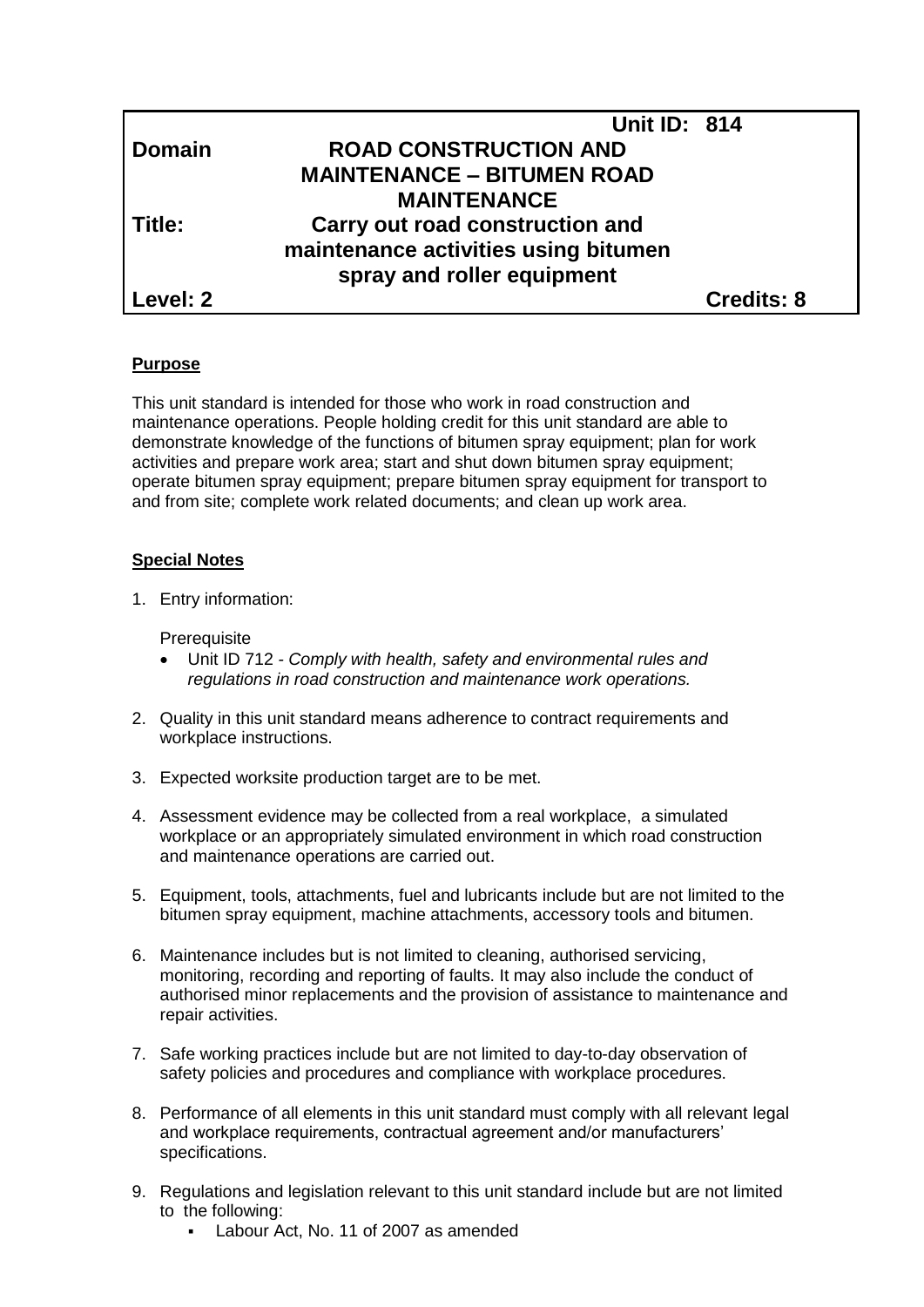- Occupational Health and Safety Regulations No. 18, 1997
- Road Traffic and Transport Regulations No. 52, 1999 and Government Notice No 53 Road Traffic and Transport Regulations
- Road Ordinance 1972 and other relevant legislations and all subsequent amendments.

## **Quality Assurance Requirements**

This unit standard and others within this subfield may be awarded by institutions which meet the accreditation requirements set by the Namibia Qualifications Authority and the Namibia Training Authority and which comply with the national assessment and moderation requirements. Details of specific accreditation requirements and the national assessment arrangements are available from the Namibia Qualifications Authority and the Namibia Training Authority. All approved unit standards, qualifications and national assessment arrangements are available on the Namibia Training Authority website [www.nta.com.na.](http://www.nta.com.na/)

# **Elements and Performance Criteria**

## **Element 1: Demonstrate knowledge of the functions of bitumen spray and roller equipment**

# **Performance Criteria**

- 1.1 The main functions of the bitumen spray and roller equipment are explained in terms of manufacturers' specifications.
- 1.2 The operation of all major components is explained in terms of their functions.
- 1.3 The applications of the bitumen spray and roller equipment are described in terms of road surfacing activities.
- 1.4 All safety features and warning devices on the bitumen spray equipment are identified, and their purposes explained in accordance with manufacturers' specifications.
- 1.5 The maximum operating capacities are explained in terms of the designed bitumen spray equipment capabilities.
- 1.6 Warnings from bitumen spray equipment indicators and gauges are explained according to manufacturers' specifications.
- 1.7 Corrective actions are described or demonstrated in terms of neutralising warnings received.

# **Element 2: Plan for work activities and prepare work area**

## **Performance Criteria**

- 2.1 Sequence of operations is determined according to site operational requirements.
- 2.2 Required equipment to perform the work activity is selected according to site operational requirements.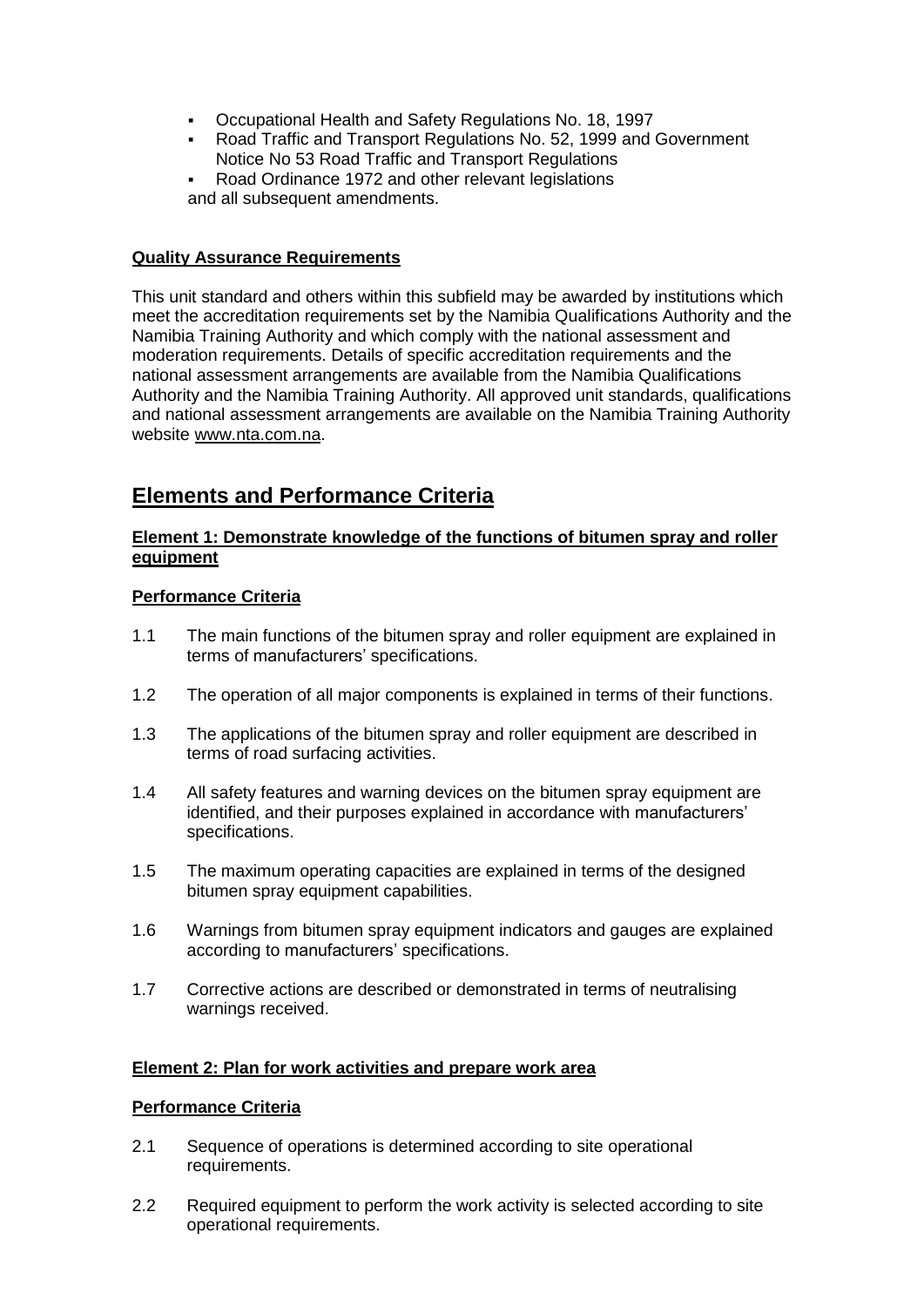- 2.3 Traffic control requirements are obtained and implemented according to workplace requirements.
- 2.4 Work area is inspected and prepared according to site operational requirements.

#### **Element 3: Start and shut down bitumen spray equipment**

#### **Performance Criteria**

- 3.1 Pre-operational checks are carried out according to appropriate checklist.
- 3.2 Start-up and shutdown procedures are followed according to manufacturers' specifications.
- 3.3 Bitumen spray equipment is parked according to manufacturers' and worksite requirements.
- 3.4 Bitumen spray equipment maintenance and faults are reported in accordance with company requirements.

#### **Element 4: Operate bitumen spray and roller equipment**

#### **Performance Criteria**

- 4.1 The purpose of the various controls is explained in accordance with their designed use.
- 4.2 Functions of the various controls are demonstrated in accordance with the manufacturers' specifications.
- 4.3 Temporary safety signs are explained in relation to their use and placement.
- 4.4 Bitumen spray equipment performance is monitored and corrective action is taken when necessary to maintain specified application rates, in accordance with manufacturers' specifications.
- 4.5 Bitumen spray and roller equipment is operated according to safe working procedures, manufacturers' specifications and road surface activity.
- 4.6 Bitumen spray equipment hours and bitumen usage are recorded in accordance with company requirements.

#### **Element 5: Prepare bitumen spray equipment for transport to and from site**

#### **Performance Criteria**

- 5.1 Methods of loading bitumen spray equipment for transport are explained and demonstrated according to safety requirements, manufacturers' instructions and transport configuration.
- 5.2 Methods of securing bitumen spray equipment for transport are explained and demonstrated in relation to lashing points and safety requirements.